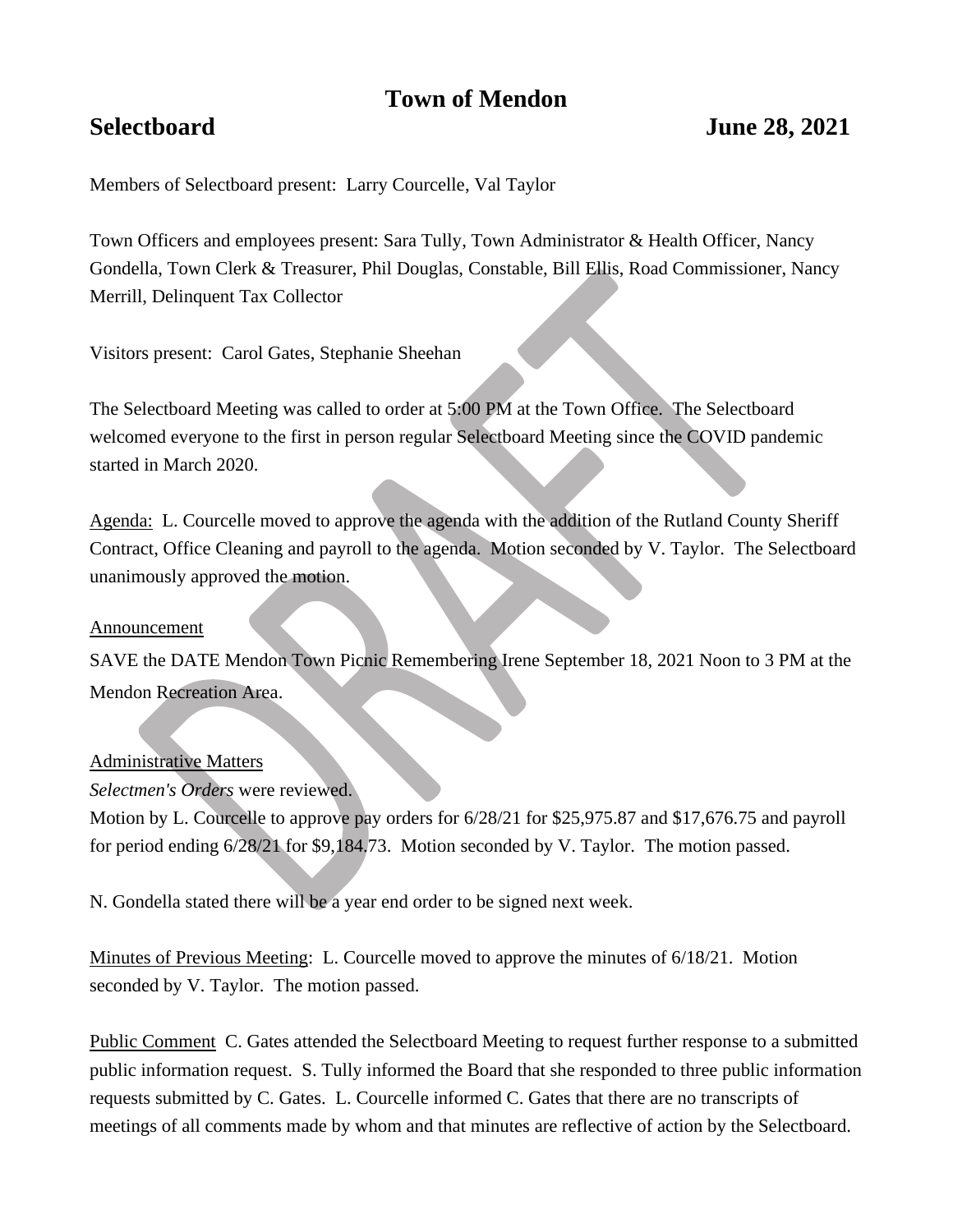S. Sheehan attended the Selectboard Meeting requesting information about the reappraisal process and issuing complaint against VT Municipal Assessor, the town's contractor. S. Tully provided information regarding the state's mandated reappraisal process. N. Gondella provided information about the grievance process and the multiple layers of appeal that each property owner is entitled to. She added that VT Municipal Assessor is acting under state guidelines, meeting all state deadlines and his contract obligations with Mendon.

#### Business

*Tax Sales* N. Merrill requested the Selectboard authorize the use of legal assistance by Chris Corsones to issue three letters of payment for Delinquent Taxes in order to avoid the town sending these properties to tax sale. Motion by L. Courcelle to authorize Chris Corsones to send letters requesting payment of delinquent taxes to Paul Bisceglia, Thomas and Elizabeth Intrieri, and Darren and Susan Snitker. Motion seconded by V. Taylor. The motion passed.

*Otter Creek Communication Union District Update* L. Courcelle updated the Selectboard on the Otter Creek Communication Union District. The OCCUD expects to plan for the build out of access of broadband in underserved areas. The business plan should be completed by the end of the year. They are also creating a short-term plan. The VT Public Service Board has received federal funds and will be determining eligible expenses to use these funds. Any municipalities looking to become part of a Communication Union District now has to go to town vote for approval. The Rutland Regional Planning Commission is conducting an engineering study on each town to identify underserved areas. L. Courcelle has been appointed as the OCCUD's representative to the Vermont Communication Union Districts Association.

*COVID -VT Forward Plan- VOSHA Workplace Safety Guidance* S. Tully reported that an updated safety guidance memo has been distributed to all elected & appointed officials and town staff.

*Declaration of Inclusion* S. Tully presented a draft Declaration of Inclusion created from a template published by VLCT with an amendment in wording to replace "will protect these classes to the fullest extent of the law" with "Our town promises to provide safety, security and protection to all of its citizens to the full limits of its legal authority." The Selectboard additionally discussed the first sentence "The Town of Mendon condemns racism and welcomes all persons, regardless of race, color, religion, national origin, sex, gender identity or expression, age, or disability" and chose to replace with "The Town of Mendon condemns racism and welcomes all persons to our community". The Selectboard agreed to change the word "promise" to "strives" in the second sentence and add additional wording to the last sentence "as allowed by the US Constitution". This complete sentence in the current draft of the Declaration of Inclusion will read "The Town of Mendon has and will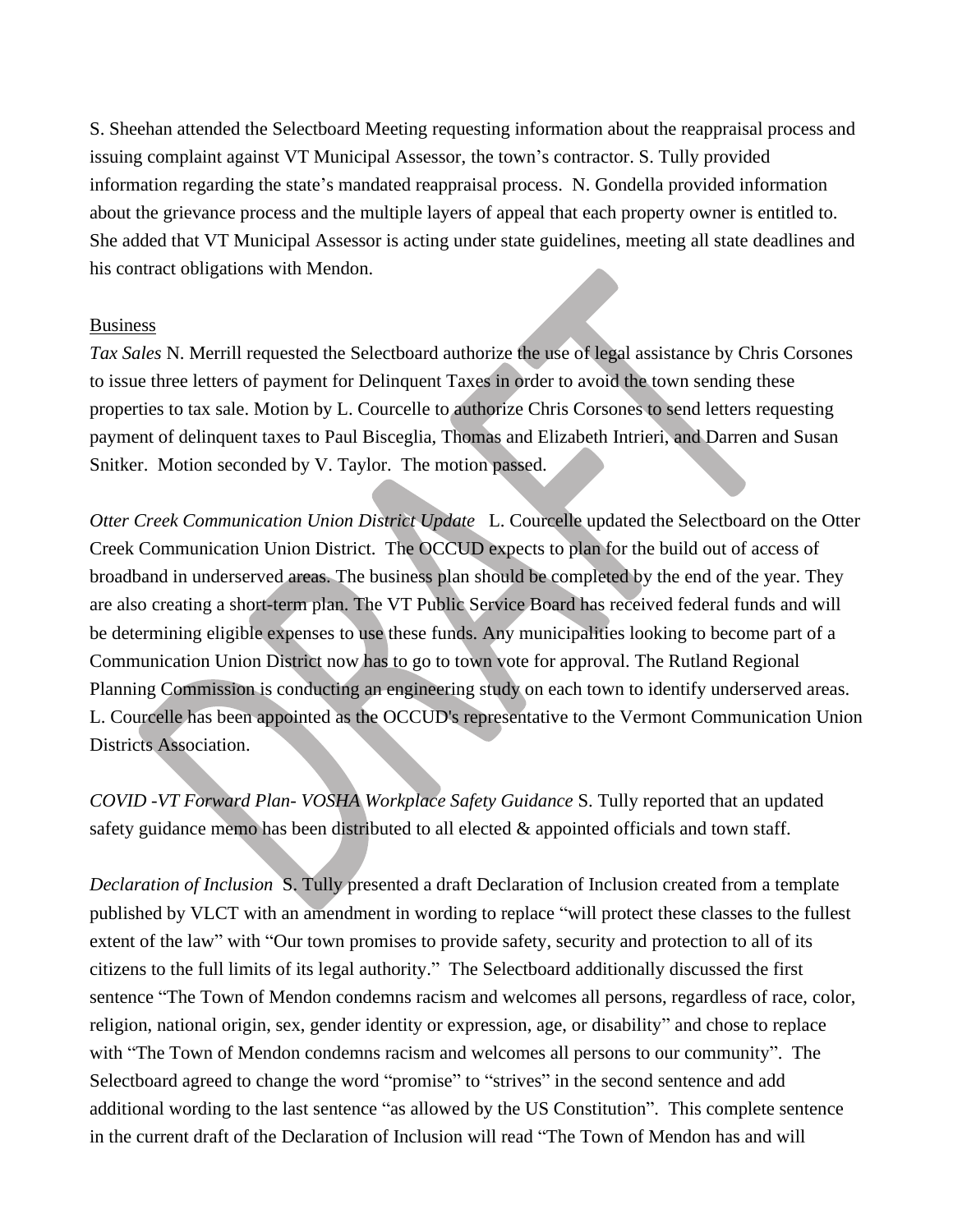continue to be a place where individuals can live freely and express their opinions as allowed by the US Constitution." These changes will be incorporated in a draft Declaration of Inclusion for further discussion at the July 12, 2021 meeting.

*Procurement Policy/Conflict of Interest Policy* The updated draft policy was reviewed. S. Tully recommended increasing the purchasing thresh holds. Further review was tabled until the next meeting.

*Public Information Request Policy* N. Gondella submitted a model policy. S. Tully supported the Selectboard adopting a Public Information Request Policy. Issue tabled until the next meeting for opportunity of further review*.*

*Journeys End Speed Limit* Selectboard has received a request to lower the speed limit to 15 mph on the section of Journeys End from Eaton Brook to the end of the road. P. Douglas provided a copy of Setting Speed Limits- A Guide for Vermont Towns" published by Vermont Local Roads [www.vermontlocalroads.org](http://www.vermontlocalroads.org/) to the Selectboard. It states "State Law and the Manual on Uniform Traffic Control Devices (MUTCD) regulate the procedures for establishing effective and enforceable speed limits. Title 23 V.S.A. §1007 authorizes the Selectboard to establish effective and enforceable speed limits on town highways at not more than 50 mph or less than 25 mph and to do so on the basis of a traffic engineering investigation or study. This provision mandates that any speed limit must be justified and reasonable based on the conditions that prevail on the particular road being considered." In addition, the Town of Mendon Traffic Ordinance sets the speed limits for each town highway in Mendon. The process of amending an ordinance was reviewed by the Selectboard. The Rutland Regional Planning Commission provides the service of conducting a traffic study. L. Courcelle will invite Devon Neary, RRPC Transportation Planner to the next Selectboard Meeting on July 12, 2021 at 5:30 to provide an overview and cost of the study. S. Tully will provide a letter of information to the property owners on Journeys End.

*Mendon on the Move Committees* There are multiple subcommittees for the Mendon on the Move Program. Megan Smith is the Chair of the Route 4 Subcommittee and has submitted information that she has secured funding for a feasibility study regarding retail business on Route 4 in Mendon. The Selectboard questioned what organization is contracting on behalf of the project as Mendon on the Move is not a legal entity. M. Smith indicated via email that she has secured funding for this project. The Selectboard directed S. Tully to follow up with the Mendon on the Move subcommittees explaining the process for approved expenses and entering contracts on behalf of the Town of Mendon. The subcommittees should represent themselves in the community as a public interest group or citizen initiative. The Selectboard would like to thank all volunteers working on the priorities set forth in the mending on the move program.